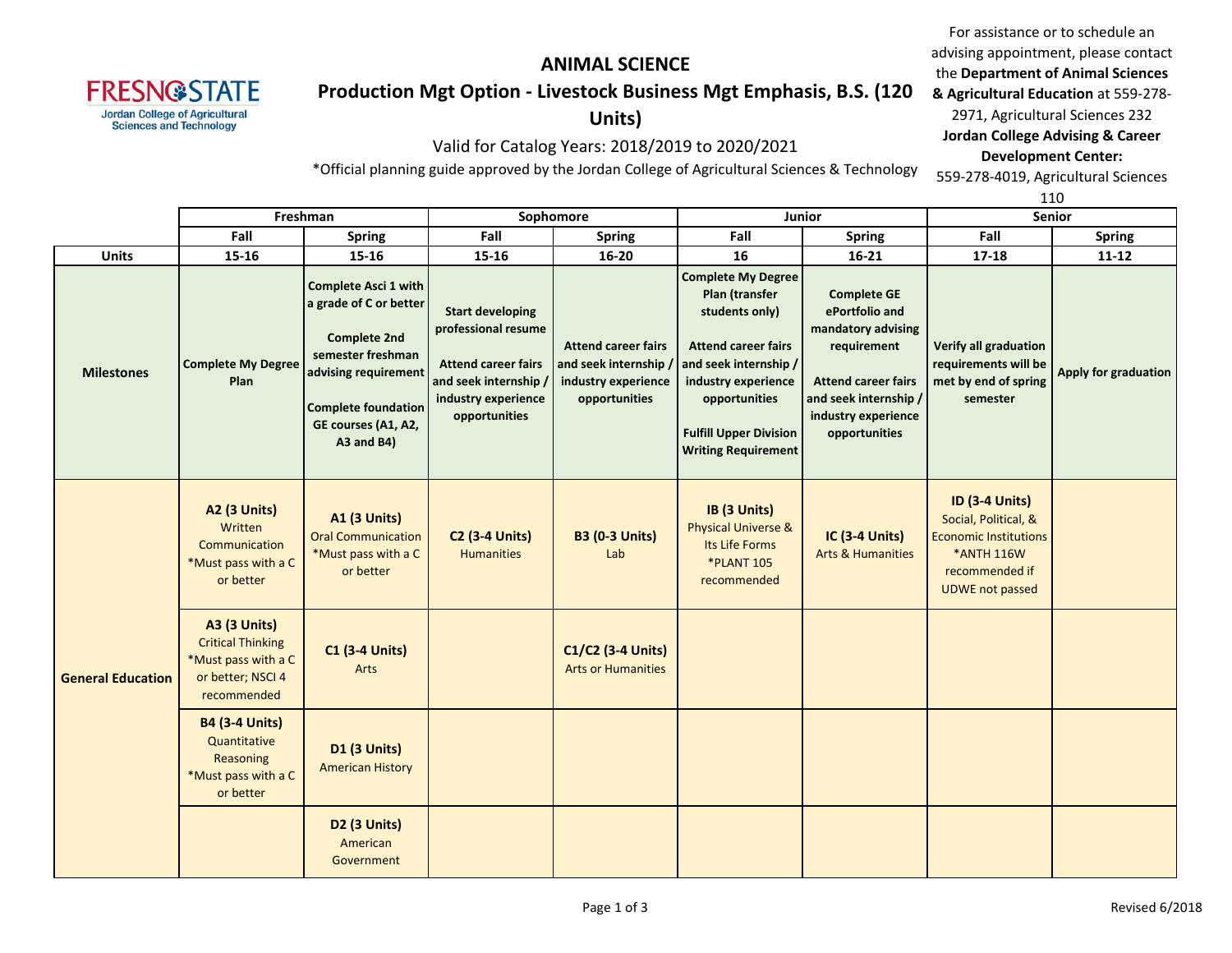

# **ANIMAL SCIENCE Production Mgt Option - Livestock Business Mgt Emphasis, B.S. (120**

# **Units)**

Valid for Catalog Years: 2018/2019 to 2020/2021

For assistance or to schedule an advising appointment, please contact the **Department of Animal Sciences & Agricultural Education** at 559-278- 2971, Agricultural Sciences 232 **Jordan College Advising & Career Development Center:** 559-278-4019, Agricultural Sciences

\*Official planning guide approved by the Jordan College of Agricultural Sciences & Technology

110

|              | Freshman                                                                                               |                                                                                                          |                                                                                                          | Sophomore                                                                                                                                                                                                 |                                                                                                                                                                                                                                        | Junior                                                         |                                                                                                                 | <b>Senior</b>                                                                                                                          |  |
|--------------|--------------------------------------------------------------------------------------------------------|----------------------------------------------------------------------------------------------------------|----------------------------------------------------------------------------------------------------------|-----------------------------------------------------------------------------------------------------------------------------------------------------------------------------------------------------------|----------------------------------------------------------------------------------------------------------------------------------------------------------------------------------------------------------------------------------------|----------------------------------------------------------------|-----------------------------------------------------------------------------------------------------------------|----------------------------------------------------------------------------------------------------------------------------------------|--|
|              |                                                                                                        |                                                                                                          |                                                                                                          |                                                                                                                                                                                                           |                                                                                                                                                                                                                                        |                                                                |                                                                                                                 |                                                                                                                                        |  |
|              | Fall                                                                                                   | <b>Spring</b>                                                                                            | Fall                                                                                                     | <b>Spring</b>                                                                                                                                                                                             | Fall                                                                                                                                                                                                                                   | <b>Spring</b>                                                  | Fall                                                                                                            | <b>Spring</b>                                                                                                                          |  |
| <b>Units</b> | 15-16                                                                                                  | $15 - 16$                                                                                                | 15-16                                                                                                    | $16 - 20$                                                                                                                                                                                                 | 16                                                                                                                                                                                                                                     | $16 - 21$                                                      | $17 - 18$                                                                                                       | $11 - 12$                                                                                                                              |  |
|              | <b>GE Area E</b><br>ASCI <sub>67</sub><br>(3 Units)<br>Lifelong<br>Understanding & Self<br>Development | ASCI 21, 31, 41,<br>51, 61 or 91<br>(3 Units)<br>*See course catalog<br>for prerequisite<br>requirements | <b>GE Area B2</b><br><b>BIOL 10 or 12</b><br>(3 Units)<br>Life Sciences                                  | <b>GE Area B1</b><br>CHEM 3A (4 Units)<br><b>Physical Sciences</b><br>[Pre-Req: GE B4 (may<br>be taken<br>concurrently); high<br>school chemistry<br>recommended]<br>*No credit if taken<br>after CHEM 1A | <b>ASCI 125</b><br>(3 Units)<br>[Pre-Req: ASCI 1]                                                                                                                                                                                      | <b>ASCI 101</b><br>(3 Units)<br>[Pre-Req: ASCI 1]              | <b>ASCI 155</b><br>(3 Units)                                                                                    | <b>ASCI 156</b><br>$(1$ Unit)<br>[Pre-Req: ASCI 155<br>(may be taken<br>concurrently)]                                                 |  |
| <b>Major</b> | ASCI <sub>1</sub><br>(3 Units)                                                                         |                                                                                                          | <b>GE Area D3</b><br>AGBS 1<br>(3 Units)<br>Social Science                                               | <b>ASCI 35</b><br>(3 Units)<br>[Pre-Req: ASCI 1 (may<br>be taken<br>concurrently)]                                                                                                                        | <b>BIOL 20 (4 Units)</b><br>[Pre-Req: CHEM 1A or<br>$3A$ ]<br>*Not open to<br>students with credit<br>in BIOL 120<br><b>OR</b><br><b>BIOL 120 (4 Units)</b><br>[Pre-Req: BIOL 1A &<br>1B; CHEM 8 or 128A;<br>or BIOL 11 & CHEM<br>150] | <b>ASCI 135</b><br>(3 Units)<br>[Pre-Req: ASCI 35]             | <b>ASCI 165</b><br>(3 Units)<br>[Pre-Req: BIOL 20 or<br>120]                                                    | <b>ASCI 186</b><br>$(1$ Unit)<br>[Pre-Req: Senior<br>standing or instructor<br>permission;<br>12 upper division<br>units in the major] |  |
|              |                                                                                                        |                                                                                                          | ASCI 21, 31, 41,<br>51, 61 or 91<br>(3 Units)<br>*See course catalog<br>for prerequisite<br>requirements | <b>ASCI 71</b><br>(3 Units)<br>[Pre-Req: ASCI 1 (may<br>be taken<br>concurrently)]                                                                                                                        | <b>Option Course</b><br>(3 Units)<br>*See footnotes                                                                                                                                                                                    | <b>ASCI 145</b><br>(4 Units)<br>[Pre-Req: BIOL 10 or<br>$12$ ] | ASCI 180, 181, 182,<br>183, 190, or 194<br>(5 Units)<br>*See course catalog<br>for prerequisite<br>requirements | ASCI 121, 131, 151,<br>161, 171, 172, 175<br>or 191<br>(3 Units)<br>*See course catalog<br>for prerequisite<br>requirements            |  |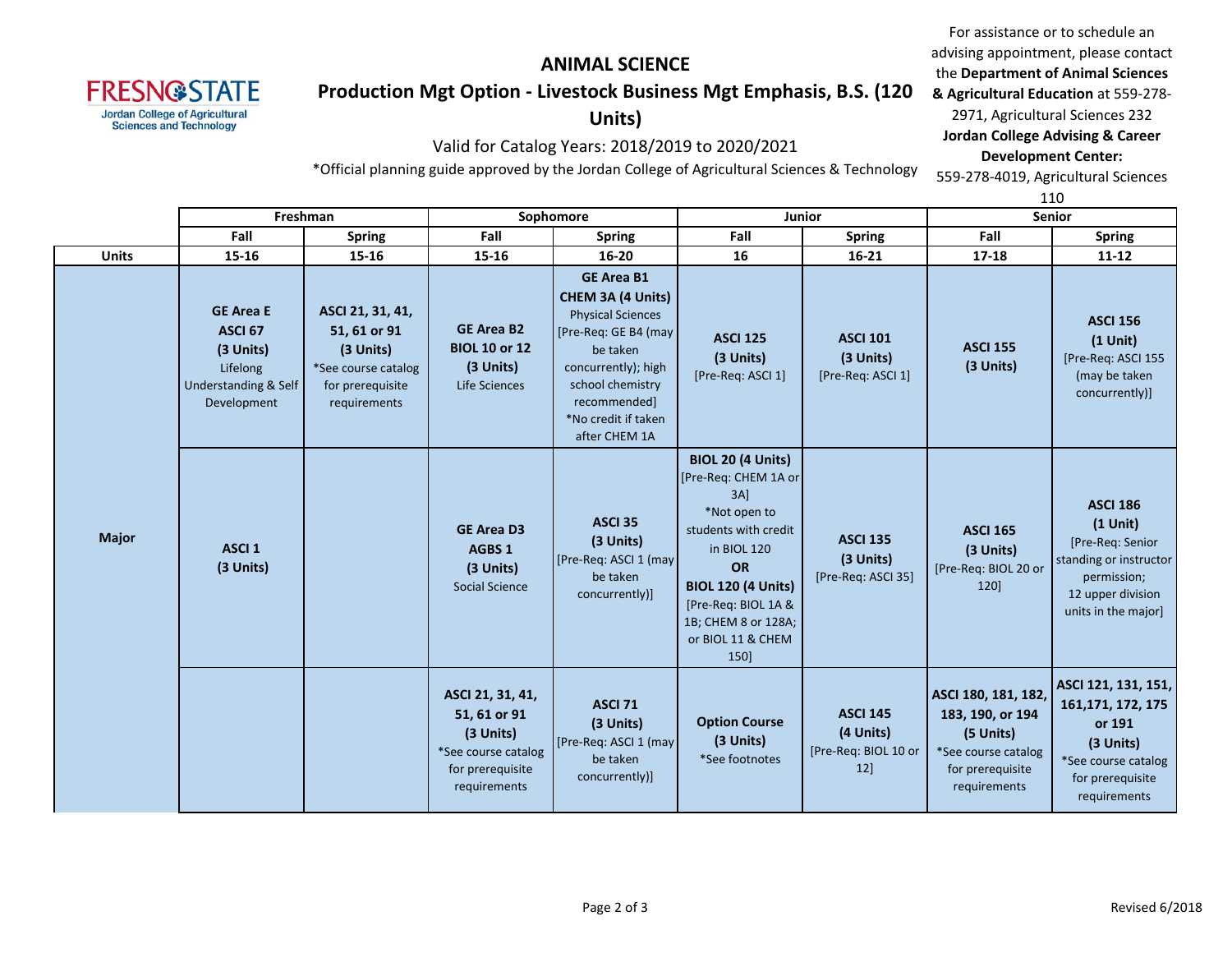

# **ANIMAL SCIENCE Production Mgt Option - Livestock Business Mgt Emphasis, B.S. (120**

## **Units)**

### Valid for Catalog Years: 2018/2019 to 2020/2021

**& Agricultural Education** at 559-278- 2971, Agricultural Sciences 232 **Jordan College Advising & Career Development Center:** 559-278-4019, Agricultural Sciences

\*Official planning guide approved by the Jordan College of Agricultural Sciences & Technology

110

For assistance or to schedule an advising appointment, please contact the **Department of Animal Sciences** 

|                                                        | Freshman<br>Sophomore<br>Junior |        |                                                                                    | ---<br><b>Senior</b>        |                                                     |                                                                                                                               |                                                       |                                                                                                                |
|--------------------------------------------------------|---------------------------------|--------|------------------------------------------------------------------------------------|-----------------------------|-----------------------------------------------------|-------------------------------------------------------------------------------------------------------------------------------|-------------------------------------------------------|----------------------------------------------------------------------------------------------------------------|
|                                                        | Fall                            | Spring | Fall                                                                               | <b>Spring</b>               | Fall                                                | <b>Spring</b>                                                                                                                 | Fall                                                  | <b>Spring</b>                                                                                                  |
| Units                                                  | 15-16                           | 15-16  | 15-16                                                                              | $16 - 20$                   | 16                                                  | $16 - 21$                                                                                                                     | $17 - 18$                                             | 11-12                                                                                                          |
| <b>Major</b>                                           |                                 |        | <b>ASCI 11</b><br>(3 Units)<br>[Pre-Req: ASCI 1 (may<br>be taken<br>concurrently)] | <b>ASCI 81</b><br>(3 Units) | <b>Option Course</b><br>(3 Units)<br>*See footnotes | ASCI 121, 131, 151,<br>161, 171, 172, 175<br>or 191<br>$(3$ Units)<br>*See course catalog<br>for prerequisite<br>requirements | <b>Option Course</b><br>$(3$ Units)<br>*See footnotes |                                                                                                                |
| <b>Additional</b><br>Graduation<br><b>Requirements</b> |                                 |        |                                                                                    |                             |                                                     | <b>UDWS (0-4 Units)</b><br>*Upper Division<br><b>Writing Exam</b><br>OR "W" Course (must<br>pass with a C or<br>better)       |                                                       | MI<br>$(3$ Units)<br>Multicultural/<br>International<br>*ANTH 105W<br>recommended if<br><b>UDWE not passed</b> |
|                                                        |                                 |        |                                                                                    |                             |                                                     |                                                                                                                               |                                                       | <b>Elective</b>                                                                                                |

#### **FOOTNOTES:**

**Prerequisites/Corequisites:** Other restrictions may apply. Please see your course catalog for detailed prerequisite/corequisite requirements.

**Grade Requirements:** CR/NC grading is not permitted for courses included in the major unless the courses have been designated CR/NC grading only.

**Electives (3 units):** Students must earn a minimum of 120 units total to graduate. The number of required elective units may vary, depending on the amount of units earned from major and GE courses.

**Option Courses (9 units):** Select 9 units from AGBS 28 or BA 18; AGBS 31 or ACCT 4A; AGBS 71 or PLANT 99; AGBS 117, 120; CHEM 8, 150; CRSC 1, 102, 105; SW 2, 100, or 100N.

Upper Division Writing Skills requirement (UDWS): All undergraduate students must demonstrate competency in writing skills by passing the Upper Division Writing Exam (UDWE) or by obtaining a C or better in an approved upper division writing course, identified by the letter "W."

Substitutions: If substitutions/exceptions/waivers are made for any major courses that also meet GE and/or the Multicultural/International graduation requirement, the student is responsible for completing additional courses to satisfy the respective areas (GE and/or MI). This also includes the upperdivision writing requirement.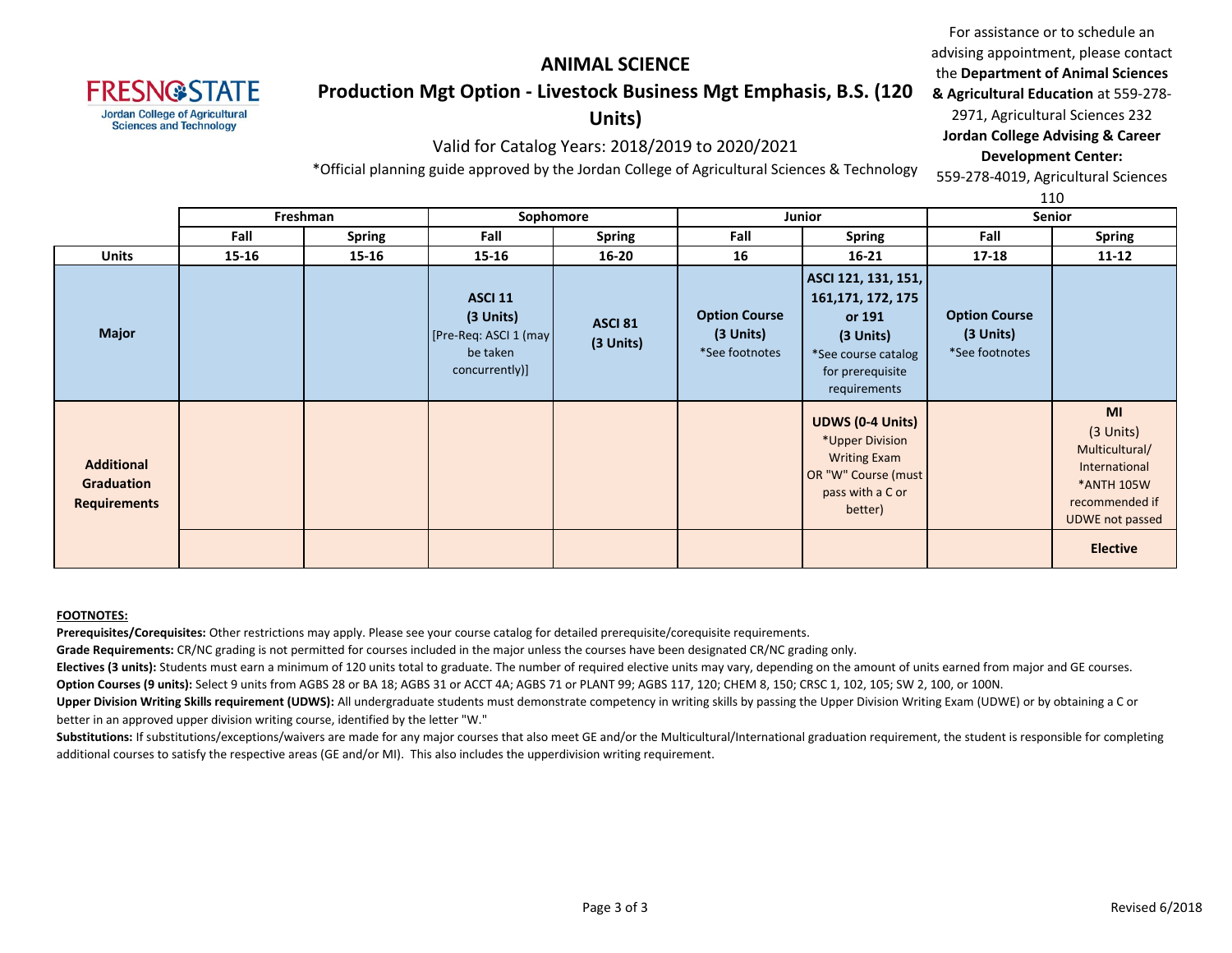

#### **ANIMAL SCIENCE**

#### **Production Mgt Option - Livestock Business Mgt Emphasis, B.S. (120**

### **Units)**

## Valid for Catalog Years: 2013/2014 to 2017/2018

\*Official planning guide approved by the Jordan College of Agricultural Sciences & Technology

For assistance or to schedule an advising appointment, please contact the **Department of Animal Sciences & Agricultural Education** at 559-278- 2971, Agricultural Sciences 232 **Jordan College Advising & Career** 

**Development Center:**

559-278-4019, Agricultural Sciences

|                             |                                                                                                            |                                                                                                           |                                                                          |                                                                                                                                                                                                           |                                                                                                      |                                                       | 110                                                                                                                                               |                                                                                                 |  |
|-----------------------------|------------------------------------------------------------------------------------------------------------|-----------------------------------------------------------------------------------------------------------|--------------------------------------------------------------------------|-----------------------------------------------------------------------------------------------------------------------------------------------------------------------------------------------------------|------------------------------------------------------------------------------------------------------|-------------------------------------------------------|---------------------------------------------------------------------------------------------------------------------------------------------------|-------------------------------------------------------------------------------------------------|--|
|                             |                                                                                                            | Freshman                                                                                                  | Sophomore                                                                |                                                                                                                                                                                                           | Junior                                                                                               |                                                       | <b>Senior</b>                                                                                                                                     |                                                                                                 |  |
|                             | Fall                                                                                                       | <b>Spring</b>                                                                                             | Fall                                                                     | <b>Spring</b>                                                                                                                                                                                             | Fall                                                                                                 | <b>Spring</b>                                         | Fall                                                                                                                                              | <b>Spring</b>                                                                                   |  |
| <b>Units</b>                | 15-16                                                                                                      | 15-16                                                                                                     | 15-16                                                                    | $16 - 20$                                                                                                                                                                                                 | 16                                                                                                   | 16-21                                                 | 17-18                                                                                                                                             | $11 - 12$                                                                                       |  |
| General<br><b>Education</b> | <b>A2 (3 Units)</b><br>Written<br>Communication<br>*Must pass with a C<br>or better                        | <b>A1 (3 Units)</b><br><b>Oral Communication</b><br>*Must pass with a C<br>or better                      | <b>C2 (3-4 Units)</b><br><b>Humanities</b>                               | <b>B3 (0-3 Units)</b><br>Lab                                                                                                                                                                              | IB (3 Units)<br><b>Physical Universe &amp;</b><br>Its Life Forms<br><b>*PLANT 105</b><br>recommended | <b>IC (3-4 Units)</b><br><b>Arts &amp; Humanities</b> | <b>ID (3-4 Units)</b><br>Social, Political, &<br>Economic<br><b>Institutions</b><br><b>*ANTH 116W</b><br>recommended if<br><b>UDWE not passed</b> | MI (3 Units)<br>Multicultural/Internation<br>al *ANTH 105W<br>recommended if UDWE<br>not passed |  |
|                             | <b>A3 (3 Units)</b><br><b>Critical Thinking</b><br>*Must pass with a C<br>or better; NSCI 4<br>recommended | <b>C1 (3-4 Units)</b><br>Arts                                                                             |                                                                          | C1/C2 (3-4 Units)<br><b>Arts or Humanities</b>                                                                                                                                                            |                                                                                                      |                                                       |                                                                                                                                                   |                                                                                                 |  |
|                             | <b>B4 (3-4 Units)</b><br>Quantitative<br>Reasoning<br>*Must pass with a C<br>or better                     | <b>D1 (3 Units)</b><br><b>American History</b>                                                            |                                                                          |                                                                                                                                                                                                           |                                                                                                      |                                                       |                                                                                                                                                   |                                                                                                 |  |
|                             |                                                                                                            | <b>D2 (3 Units)</b><br>American<br>Government                                                             |                                                                          |                                                                                                                                                                                                           |                                                                                                      |                                                       |                                                                                                                                                   |                                                                                                 |  |
| <b>Major</b>                | <b>GE Area E</b><br><b>ASCI 67 (3 Units)</b><br>Lifelong<br><b>Understanding &amp; Self</b><br>Development | ASCI 21, 31, 41,<br>51, 61 or 91 (3)<br>Units)<br>*See course catalog<br>for prerequisite<br>requirements | <b>GE Area B2</b><br><b>BIOL 10 or 12 (3)</b><br>Units)<br>Life Sciences | <b>GE Area B1</b><br>CHEM 3A (4 Units)<br><b>Physical Sciences</b><br>[Pre-Req: GE B4 (may<br>be taken<br>concurrently); high<br>school chemistry<br>recommended]<br>*No credit if taken<br>after CHEM 1A | <b>ASCI 125 (3 Units)</b><br>[Pre-Req: ASCI 1]                                                       | <b>ASCI 101 (3 Units)</b><br>[Pre-Req: ASCI 1]        | <b>ASCI 155 (3)</b><br>Units)                                                                                                                     | <b>ASCI 156 (1 Unit)</b><br>[Pre-Req: ASCI 155 (may<br>be taken concurrently)]                  |  |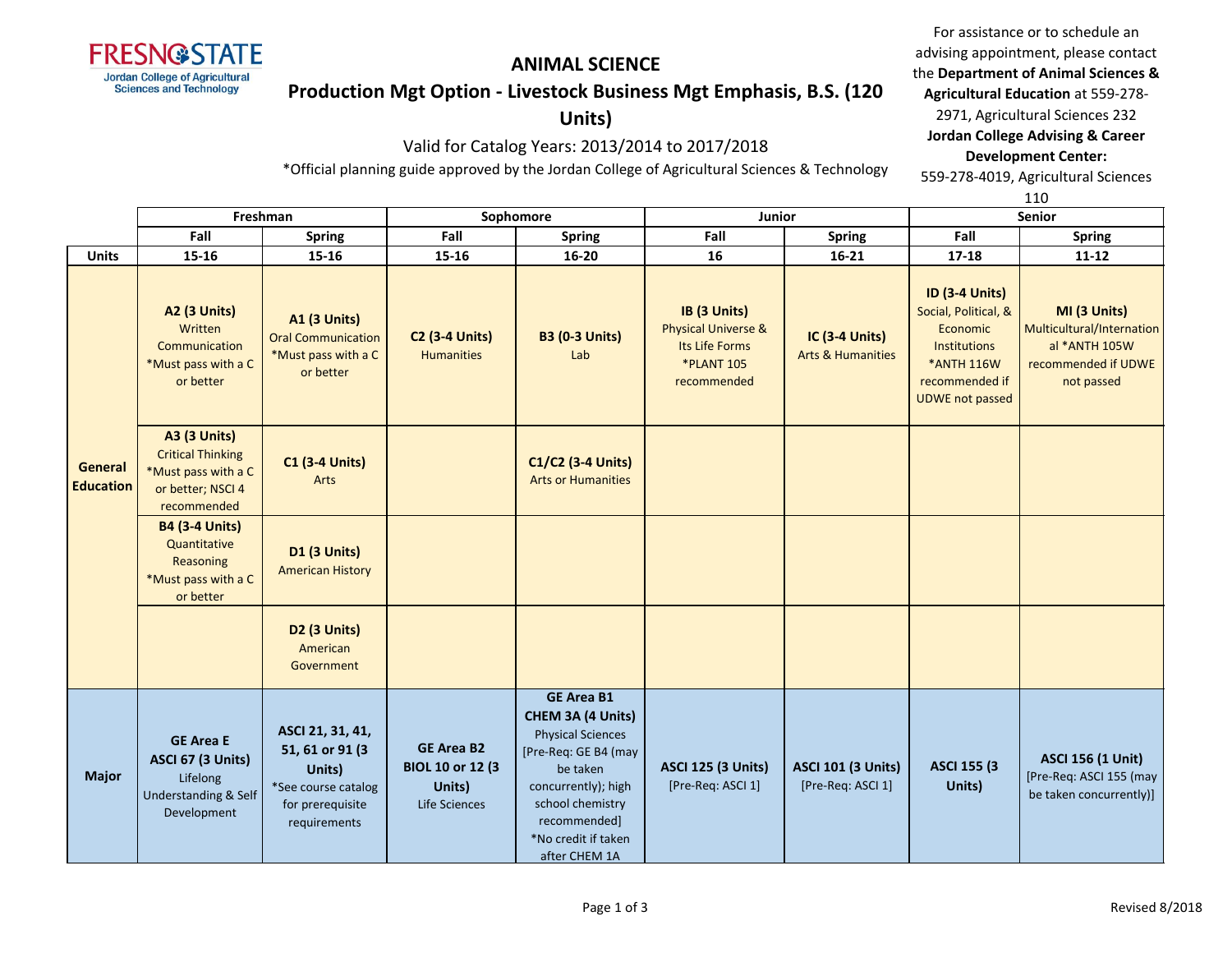

#### **ANIMAL SCIENCE**

#### **Production Mgt Option - Livestock Business Mgt Emphasis, B.S. (120**

### **Units)**

### Valid for Catalog Years: 2013/2014 to 2017/2018

For assistance or to schedule an advising appointment, please contact the **Department of Animal Sciences & Agricultural Education** at 559-278- 2971, Agricultural Sciences 232 **Jordan College Advising & Career** 

**Development Center:**

559-278-4019, Agricultural Sciences

\*Official planning guide approved by the Jordan College of Agricultural Sciences & Technology

|                  |                  |               |                                                                                                           |                                                                                 |                                                                                                                                                                                                                               |                                                                                                                         |                                                                                                                    | 110                                                                                                                            |
|------------------|------------------|---------------|-----------------------------------------------------------------------------------------------------------|---------------------------------------------------------------------------------|-------------------------------------------------------------------------------------------------------------------------------------------------------------------------------------------------------------------------------|-------------------------------------------------------------------------------------------------------------------------|--------------------------------------------------------------------------------------------------------------------|--------------------------------------------------------------------------------------------------------------------------------|
|                  |                  | Freshman      |                                                                                                           | Sophomore                                                                       | <b>Junior</b>                                                                                                                                                                                                                 |                                                                                                                         | <b>Senior</b>                                                                                                      |                                                                                                                                |
|                  | Fall             | <b>Spring</b> | Fall                                                                                                      | <b>Spring</b>                                                                   | Fall                                                                                                                                                                                                                          | <b>Spring</b>                                                                                                           | Fall                                                                                                               | <b>Spring</b>                                                                                                                  |
| <b>Units</b>     | 15-16            | 15-16         | 15-16                                                                                                     | $16 - 20$                                                                       | 16                                                                                                                                                                                                                            | $16 - 21$                                                                                                               | $17 - 18$                                                                                                          | $11 - 12$                                                                                                                      |
| <b>Major</b>     | ASCI 1 (3 Units) |               | <b>GE Area D3</b><br>AGBS 1 (3 Units)<br><b>Social Science</b>                                            | <b>ASCI 35 (3 Units)</b><br>[Pre-Req: ASCI 1 (may<br>be taken<br>concurrently)] | <b>BIOL 20 (4 Units)</b><br>[Pre-Req: CHEM 1A or<br>3AI<br>*Not open to students<br>with credit in BIOL 120<br><b>OR</b><br><b>BIOL 120 (4 Units)</b><br>[Pre-Req: BIOL 1A & 1B;<br>CHEM 8 or 128A; or BIOL<br>11 & CHEM 150] | <b>ASCI 135 (3 Units)</b><br>[Pre-Req: ASCI 35]                                                                         | <b>ASCI 165 (3)</b><br>Units)<br>[Pre-Req: BIOL 20<br>or 120]                                                      | <b>ASCI 186 (1 Unit)</b><br>[Pre-Req: Senior standing<br>or instructor permission;<br>12 upper division units in<br>the major] |
|                  |                  |               | ASCI 21, 31, 41,<br>51, 61 or 91 (3)<br>Units)<br>*See course catalog<br>for prerequisite<br>requirements | <b>ASCI 71 (3 Units)</b><br>[Pre-Req: ASCI 1 (may<br>be taken<br>concurrently)] | <b>Option Course</b><br>(3 Units)<br>*See footnotes                                                                                                                                                                           | <b>ASCI 145 (4 Units)</b><br>[Pre-Req: BIOL 10 or<br>12]                                                                | ASCI 180, 181,<br>182, 190, 194, or<br>196 (4 Units)<br>*See course<br>catalog for<br>prerequisite<br>requirements | ASCI 121, 131, 151,<br>161,171 or 172 (3<br>Units)<br>*See course catalog for<br>prerequisite<br>requirements                  |
|                  |                  |               | <b>ASCI 11 (3 Units)</b><br>[Pre-Req: ASCI 1 (may<br>be taken<br>concurrently)]                           | <b>ASCI 81 (3 Units)</b>                                                        | <b>Option Course</b><br>(3 Units)<br>*See footnotes                                                                                                                                                                           | ASCI 121, 131, 151,<br>161,171 or 172<br>(3 Units)<br>*See course catalog<br>for prerequisite<br>requirements           | <b>Option Course</b><br>(3 Units)<br>*See footnotes                                                                |                                                                                                                                |
| <b>Electives</b> |                  |               |                                                                                                           |                                                                                 |                                                                                                                                                                                                                               | <b>UDWS (0-4 Units)</b><br>*Upper Division<br><b>Writing Exam</b><br>OR "W" Course (must<br>pass with a C or<br>better) |                                                                                                                    | <b>Elective</b>                                                                                                                |